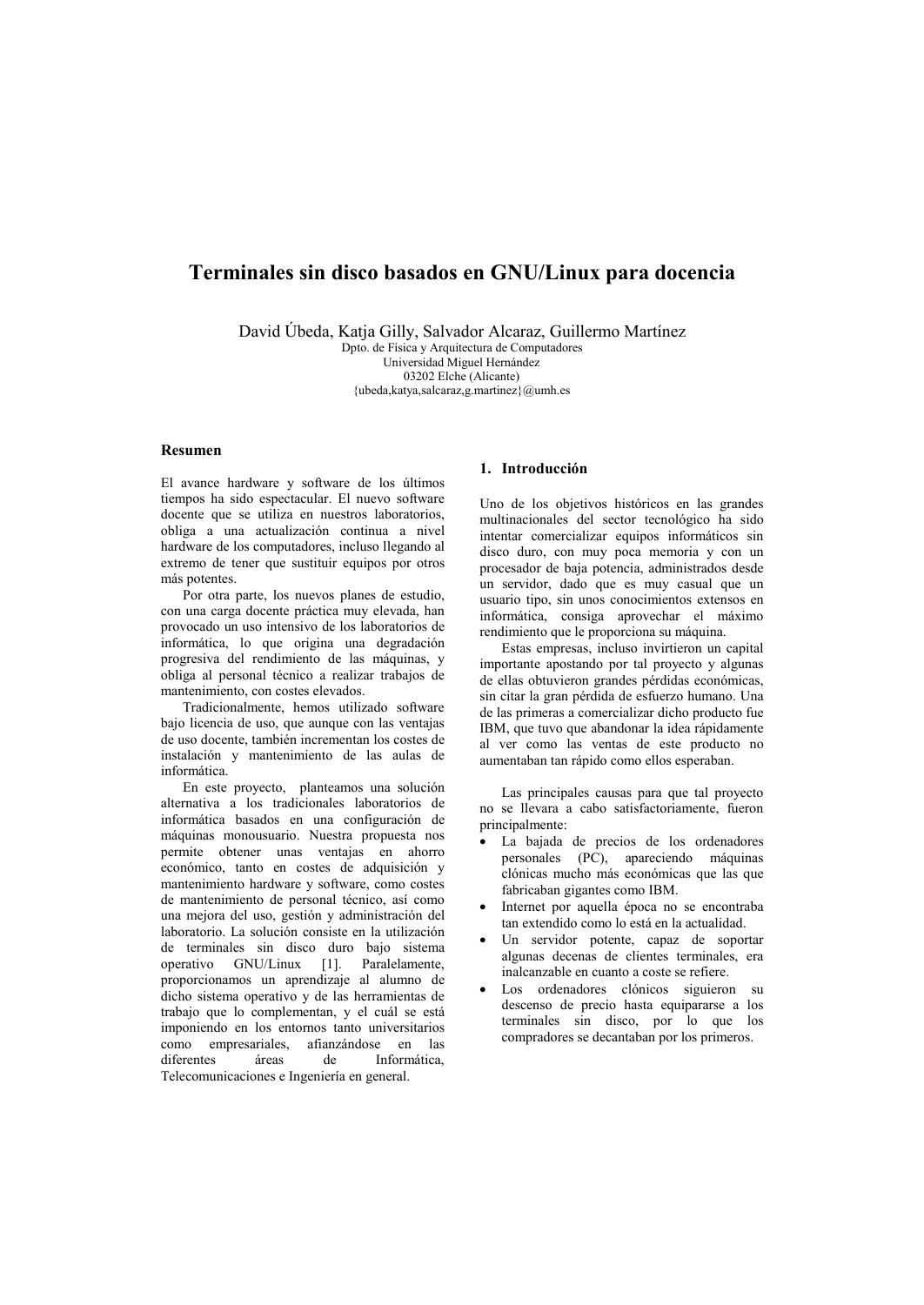Aprovechando el fuerte crecimiento de Internet durante los años 1996 y 1997, varias fueron las empresas que retomaron de nuevo el proyecto de los terminales, creyendo que era la oportunidad esperada, aunque algunas de ellas decidieron apartarse de dicha empresa a tiempo y no perdieron un capital importante. La primera en lanzarse al abismo fue Oracle<sup>[2]</sup>, que incluso fabricó algunas máquinas de prueba con un sistema operativo creado por ellos mismos.

Una vez dentro del ámbito universitario. la pregunta que nos planteamos es: ¿qué hace que apostemos desde nuestro área por tal provecto?

Nosotros, desde nuestra posición, buscábamos utilizar material docente de uso libre para impartir nuestras asignaturas, ya que de esta manera, nuestros alumnos serian capaces de poderse llevar el software a sus hogares y poder instalarlo sin ningún tipo de problema ni restricción alguna. Además de por este motivo, apostamos por el uso de GNU/Linux y por el software libre en general, ya que pensamos que abre infinitas puertas e ideas a nuestra imaginación, al menos muchas más que otro tipo sistema operativo cerrado propietario.

Una vez que disponíamos de un entorno estable y que nos garantizase un éxito en la impartición de nuestra docencia decidimos adecuar tales necesidades a un ahorro económico por parte de nuestra área, y a un punto de partida totalmente distinto de lo que habíamos visto hasta ahora

Tal apuesta no nos ha salido nada mal, ya que poco a poco hemos conseguido ir avanzando en provectos con un nivel de escalabilidad bastante aceptable, gracias al uso de terminales.

Se decidió llevar a cabo dicho proyecto con asignaturas que encajaran perfectamente dentro de la filosofía que pretendíamos proponer, y así optamos por impartir todas las clases prácticas en un aula, que diseñamos previamente, dotada de terminales sin disco y utilizando un servidor central. Es tal la versatilidad que nos proporciona, que somos capaces de impartir la mayoría de docencia práctica de nuestras asignaturas del Área de conocimiento, entre las que cabe destacar las siguientes:

- Telemática: en la que usamos simuladores de redes totalmente libres y de uso gratuito, como pueda serlo CNET [3].
- Complementos de telemática: en la cual nos basamos en dos aplicaciones: SPIN[4]

(Simple Promela Interpreter) y XSPIN. La primera de ellas en modo texto y la segunda en modo gráfico (X-Window).

- Fundamentos de Sistemas Operativos: donde utilizamos software docente para análisis de llamadas al sistema en Linux y con conexión remota a servidor, o incluso local.
- Programación en C y C++: venimos usando entornos IDE basados en también en Linux para un entorno X-Window, además de los compiladores y linkadores necesarios.
- Programación Concurrente
- Programación Multihilo
- Programación basada en Sockets
- Programación Java[5]: Al igual que en C y C++ venimos utilizando entornos IDE de varias empresas, como Forte de Sun Microsystems, además de JDK[6] y otras herramientas.

Seguidamente vamos a tratar con cierta profundidad la problemática actual del mantenimiento de aulas de informática, y como la migración al sistema operativo GNU/Linux, nos ha ayudados a resolver tales problemas, hasta llegar al uso de terminales sin disco basados en dicho cietoma

#### 1.1. El concepto de equipo obsoleto

El primer problema de un aula de informática surge cuando necesitamos instalar un software docente más o menos actual que va a consumir unos recursos bastante importantes en la máquina y que normalmente ésta no es capaz de rendirlos. Este motivo, generalmente, hace que nos planteemos un cambio de equipos por otros más modernos, con un microprocesador más potente, con más memoria RAM y con un disco duro más rápido y de mayor capacidad.

En la actualidad, en la mayoría de universidades, seguimos utilizando, mayormente, software docente basado en Microsoft Windows, a veces por comodidad, porque conocemos exhaustivamente ese software y no deseamos probar algún otro similar basado en otro sistema operativo, o porque no poseemos conocimientos en otros sistemas operativos, o es probable que no conozcamos la existencia de software que realice las mismas funciones que la versión de Microsoft Windows, y por tanto usamos el software basado

# 386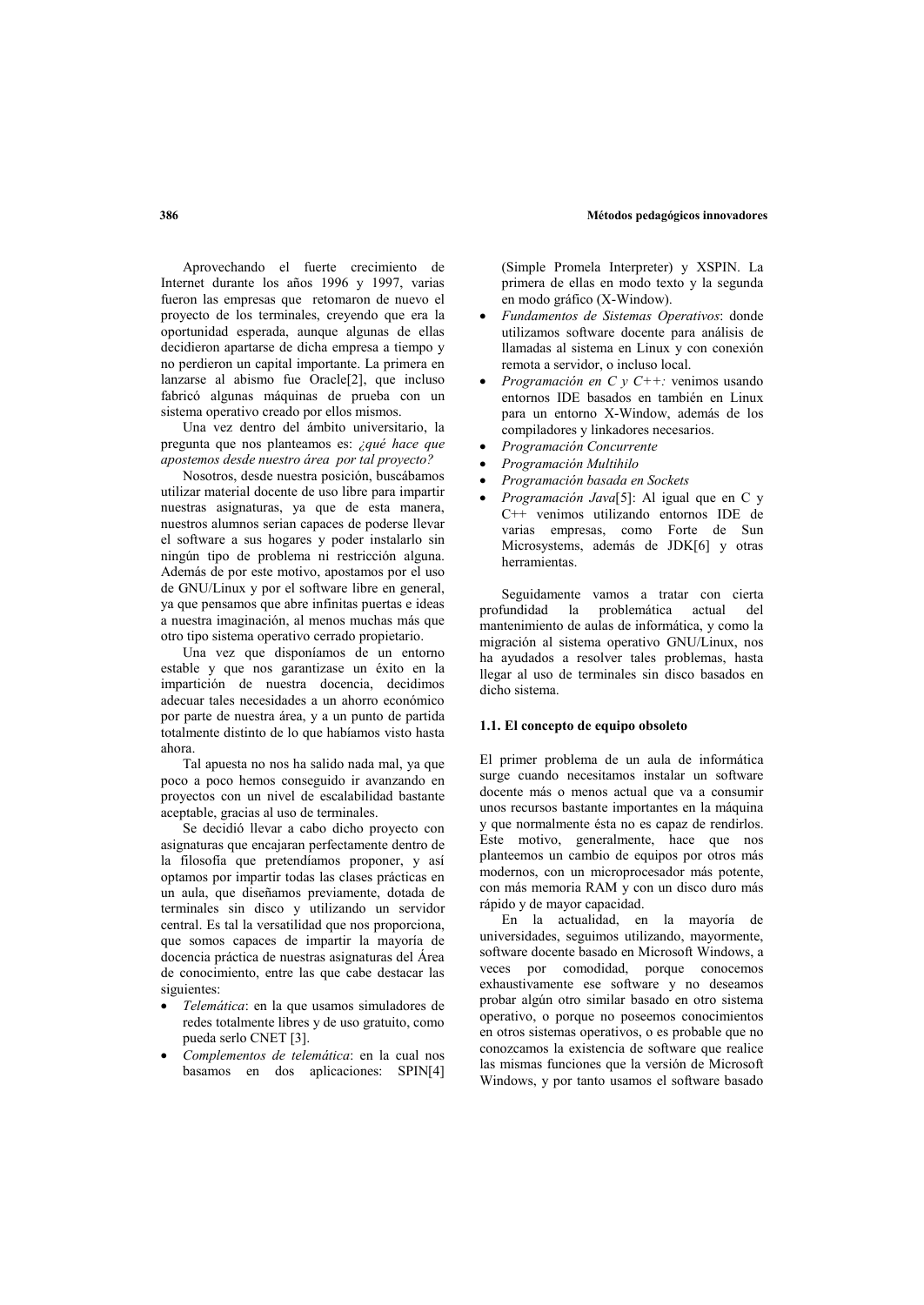#### IX Jornadas de Enseñanza Universitaria de la Informática

en este Sistema Operativo que consumirá bastantes recursos de nuestra máquina e incluso hará que nos planteemos un cambio de la misma.

Estos son algunos de los principales motivos por los que creemos que nuestros equipos antiguos se han quedado obsoletos.

Existen varias soluciones a este problema. entre las que cabe destacar dos, que suelen ser las más usadas por los responsables de aulas de informática de la propia universidad, o por los Técnicos de Laboratorio:

- La primera de ellas, a priori es la más sencilla, pero también es la más cara, y es comprar equipos nuevos que sustituyan a los antiguos.
- · La segunda de ellas es proponer la migración de software a otro sistema operativo que nos plantee más ventajas, incluso sin renovar los equinos. Este sistema operativo podría ser GNU/Linux, que actualmente tiene un crecimiento bastante importante y que posee ciertas ventajas frente a cualquier otro sistema operativo propietario.

Llegados a este punto, podemos pensar que adoptando la segunda solución -la migración a GNU/Linux- se soluciona en parte la problemática de que los equipos puedan quedarse obsoletos. Esto en parte es cierto, pero no del todo, ya que aunque generalmente las herramientas basadas en GNU/Linux suelen consumir menos recursos que las basadas en Microsoft Windows, puede no ser suficiente y nuestros equipos antiguos aun así se queden obsoletos. Al menos, hasta aquí, nos quedaremos con que podemos disminuir considerablemente el consumo de recursos de nuestras máquinas, pero que probablemente no sea una solución factible a posteriori.

## 1.2. Coste elevado de Licencias

Otro de los problemas con el que nos encontramos en un aula, es el elevado coste de las licencias de software docente, teniendo que recurrir incluso a licencias de tipo Campus  $\overline{7}$  para instalar dicho software en varias aulas de informática, con el gran desembolso que supone tales licencias por parte de la universidad.

En GNU/Linux, en cambio, nos encontramos con que la mayor parte del software es libre, y con libre nos estamos refiriendo, como bien dice la comunidad GNU, a:

- La libertad de correr el programa, con cualquier propósito (libertad 0).
- La libertad de estudiar como funciona el programa, y adaptarlo a sus necesidades (libertad 1).El acceso al código fuente es una precondición para esto.
- La libertad de distribuir copias de manera que se puede ayudar al vecino (libertad 2).
- La libertad de mejorar el programa, y liberar las mejoras al publico de tal manera que toda la comunidad se beneficia. (libertad 3). El acceso al código fuente es una precondición nara esto

En definitiva, no debemos pagar o pedir ningún tipo de permiso.

### 1.3. Restauración de equipos

Como sabemos, periódicamente, el disco duro de los ordenadores de las aulas de informática se restaura con una imagen que previamente se creó y replicó en todas y cada una de las máquinas. Este problema podemos solucionarlo mediante el uso de servidores, en los cuales se instala el software necesario una sola vez, y no es necesario instalarlo en los clientes, con la consiguiente comodidad y ahorro de tiempo.

Es latente el ahorro que supone no tener que pagar licencias de programas que se dedican a la replicación de imágenes de discos duros o particiones, e incluso, alargamos notablemente la vida de nuestros discos al no tener que restaurarlos periódicamente.

Imagínense pues, si además de que se consigue reutilizar los equipos antiguos, que nos ahorrásemos el dinero en licencias y que no necesitáramos disco duro, porque vamos a trabajar por red y con la memoria RAM.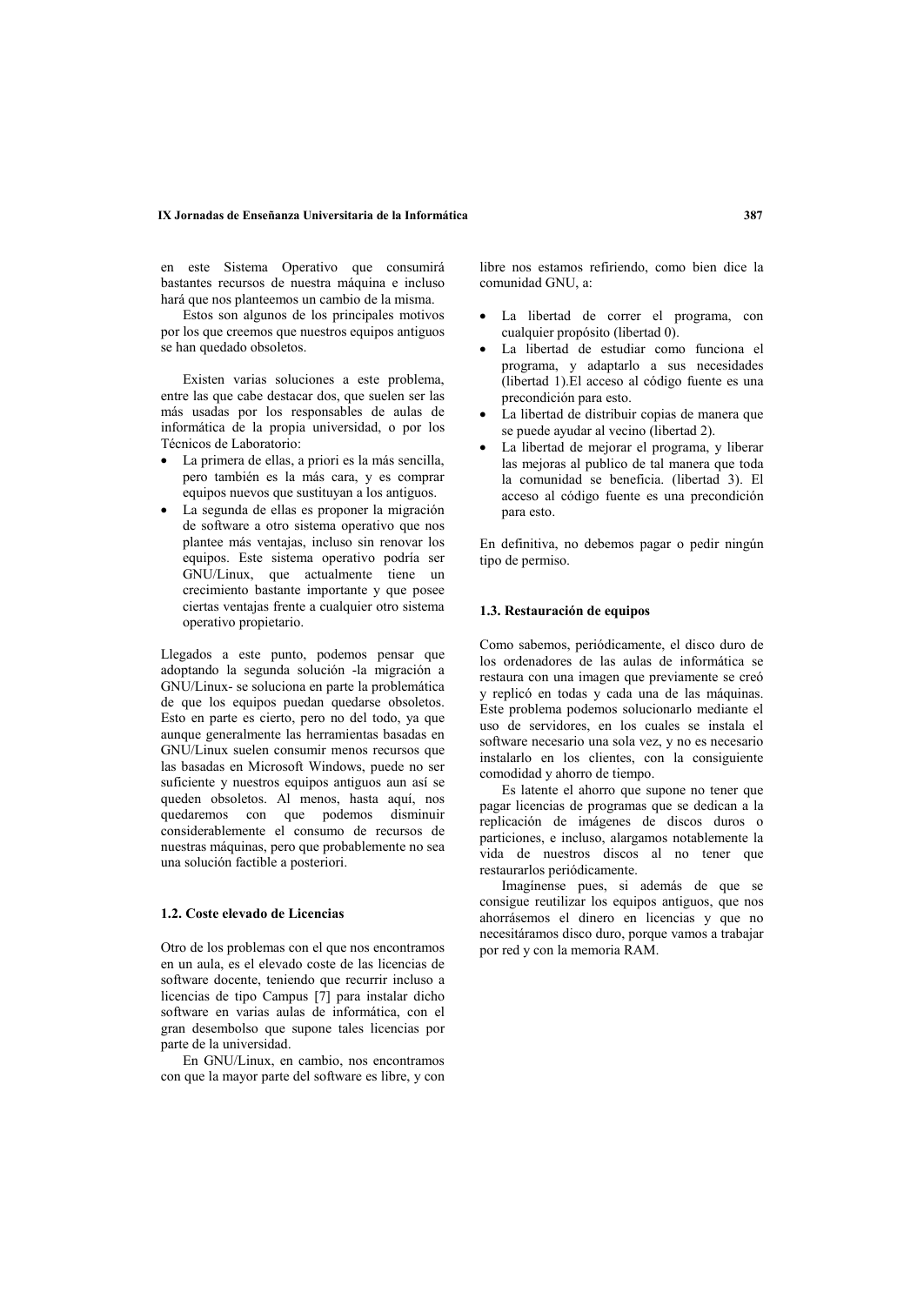# 2. Terminales Sin Disco basados en **GNU/Linux**

# 2.1. ¿Que es un terminal sin disco?

A grandes rasgos, podríamos definir un terminal sin disco como un conjunto de hardware que carga su sistema operativo por red y trabaja contra un servidor, o incluso se le podría instalar un disco duro para que además de trabajar contra un servidor, pudiese lanzar aplicaciones locales para evitar que todas se ejecuten en el servidor.

#### 2.2. Ventaias de un terminal sin disco

Vov a pasar a resumir brevemente las numerosas ventajas que posee la utilización de terminales sin disco bajo GNU/Linux:

- Como ya hemos dicho, una de las principales ventajas es que estamos utilizando continuamente software libre, bajo licencia GPL [8], por lo que el coste es bajo e incluso nulo. Éste tipo de software libre, posee un desarrollo abierto, y podemos disponer del código fuente del mismo en cualquier momento
- · El proyecto esta pensado para multipuesto, con todas las ventajas que ello conlleva. Imaginemos por un momento varias aulas de este tipo en nuestra universidad funcionando todas bajo un único servidor.
- No poseen disco duro, con la consecuente ventaja que éste no se puede romper al no existir, evitando algunos desastres que todo administrador ha sufrido en algun momento de su carrera, como grandes pérdidas de datos.
- La realización de copias de seguridad es muy sencilla ahora, puesto que basta con guardar en otra máquina o en algún soporte los datos contenidos en el home de los usuarios.
- Los terminales son de fácil reemplazo, ya que cualquier máquina nos serviría para utilizarla de terminal. Podríamos reutilizar pues, máquinas que la universidad se quiera deshacer de ellas.
- Tenemos la posibilidad de utilizar todo el software disponible en GNU/Linux, tanto de

oficina. como de diseño, etc. Algunos ejemplos son OpenOffice, Netscape...

- Podemos aprovechar la velocidad actual de las redes de área local, con velocidades de 100 Mbps o incluso de 1 Gbps con las conocidas Gigabit Ethernet, por lo que conseguimos además de velocidad, acabar con los cuellos de botella que se podrían producir en nuestra  $red$
- Tendremos también un arranque del terminal inmediato, con el consiguiente ahorro de tiempo.
- Optimizaremos al máximo nuestros recursos, va que no necesitamos disco duro, y la cantidad de memoria RAM es muy baja. Hablaremos pues de un ahorro económico importante.
- Posibilita la gestión, administración y obtención de datos estadísticos del funcionamiento del aula.
- El diseño del aula es totalmente flexible. pudiendo añadir o eliminar máquinas fácilmente
- También nos encontramos con que son muy fáciles de mantener, y poseen gran escalabilidad.
- Mediante el ahorro en máquinas para las aulas de informática, se consigue, al mismo tiempo, un incremento en la calidad de infraestructuras de los laboratorios, puesto que conseguimos máquinas más potentes invirtiendo en la ampliación o el cambio del servidor por otro con características superiores.
- Los alumnos mantienen las ventajas que obtenían mediante la utilización de otros sistemas operativos también en el uso de los terminales, y además, añaden otras como la robustez y la fiabilidad del sistema operativo GNU/Linux y la posibilidad de trabajar en las prácticas desde casa conectándose remotamente vía Telnet, SSH o X-Window remotas

#### 2.3. Inconvenientes de un terminal sin disco

El principal inconveniente que se nos plantea a la hora de llevar a cabo el diseño de un aula con terminales bajo Linux, es que necesitamos personal técnico con conocimientos avanzados de administración bajo éste sistema operativo.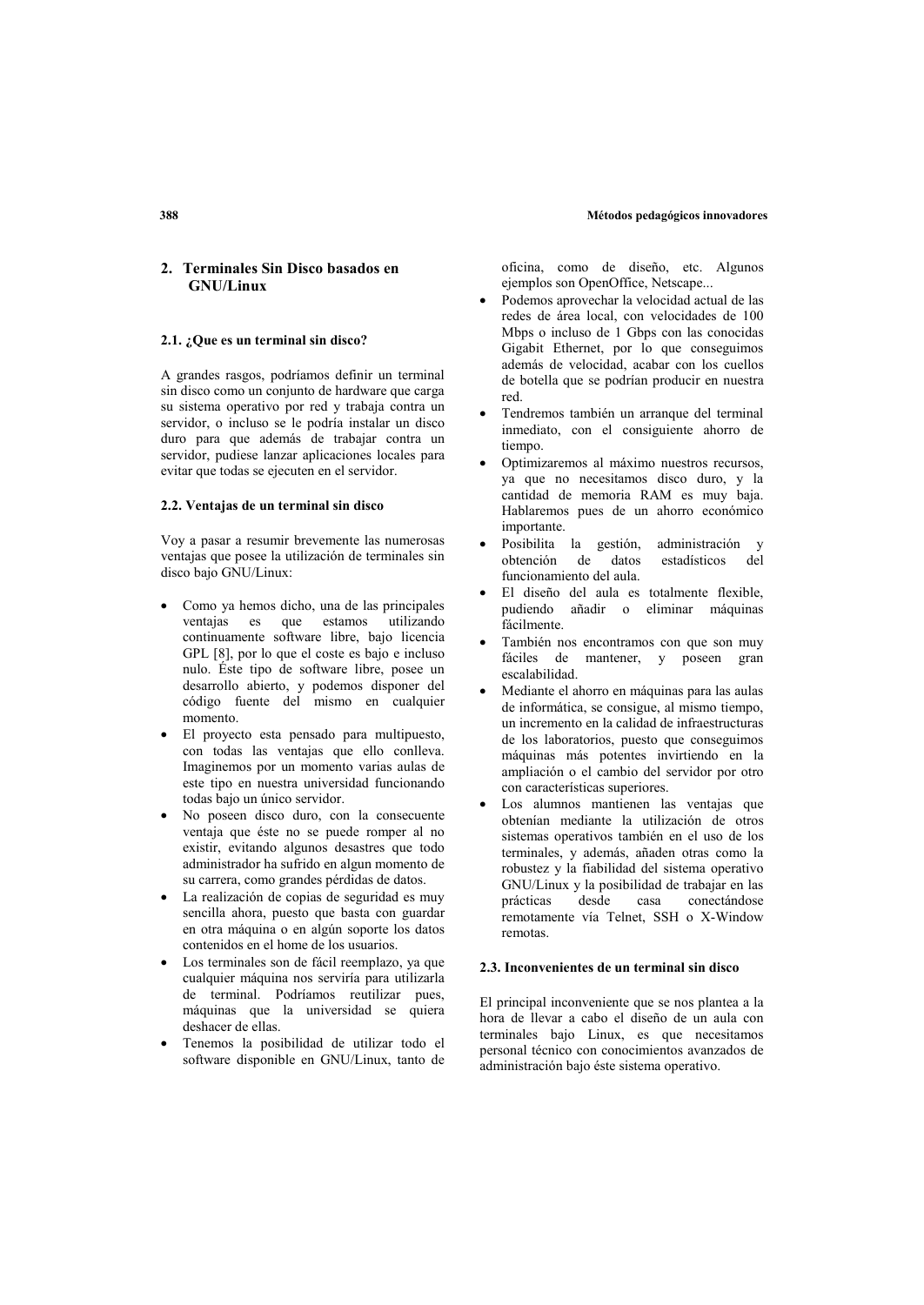#### IX Jornadas de Enseñanza Universitaria de la Informática

Debemos tener en cuenta que todo el software se instalará en un servidor que deberá tener algún tipo de mantenimiento, como lo hubiese necesitado un aula repleta de computadores con Microsoft Windows, pero ahora, en lugar de tener que instalar el software en 40 ó 50 máquinas, sólo será necesario instalarlo en una: nuestro servidor.

Otro inconveniente bastante importante es el de la seguridad. Como veremos a lo largo de este articulo, los terminales sin disco utilizan el servicio NFS (Network File System) para la transferencia de archivos por red entre el servidor de terminales y los clientes. Dicho servicio tiene algunas carencias en materia de seguridad, por lo que formaremos una LAN donde ubicaremos todos nuestros terminales y así aislaremos de Internet todos los servicios que puedan ser mas o menos vulnerables frente a posibles ataques desde el exterior. Por tanto, y si nuestro servidor tiene acceso a Internet, es sencillo deducir que poseerá dos interfaces de red: uno para nuestra red local y el otro para salir a la red de redes.

En nuestro diseño del aula, hemos optado por la creación de un firewall por software, aprovechando las características de ruteo que nos proporciona el kernel de GNU/Linux. Así hemos solucionado los posibles fallos de seguridad.

# 2.4. Especificaciones Técnicas

# Hardware en el lado del servidor

El tipo de hardware y la calidad del mismo va a ser un punto importante en este lado, ya que pensemos que vamos a tener unos accesos bastante grandes a nuestro disco duro y un tráfico de red muy alto, incluso con un número elevado de máquinas cliente podríamos formar un cuello de botella en nuestra red local.

Los componentes más importantes, por tanto, serán el disco duro y la memoria RAM.

Es recomendable que el disco duro a instalar en el servidor sea SCSI, por la elevada velocidad que nos proporcionan este tipo de discos, lo que avudará a que las aplicaciones se ejecuten en el cliente en un tiempo óptimo.

De la memoria RAM también dependerá la velocidad de ejecución de las aplicaciones en los clientes, y es tan importante como el disco duro. Por tanto es recomendable un tamaño elevado de dicha memoria

También podríamos incluso incorporar una tarjeta Gigabit Ethernet para solucionar consecuentemente los posibles cuellos de botella que se podrían formar en nuestra red local. Este punto no es imprescindible, ni siquiera necesario,



Figura 1. Uso de CPU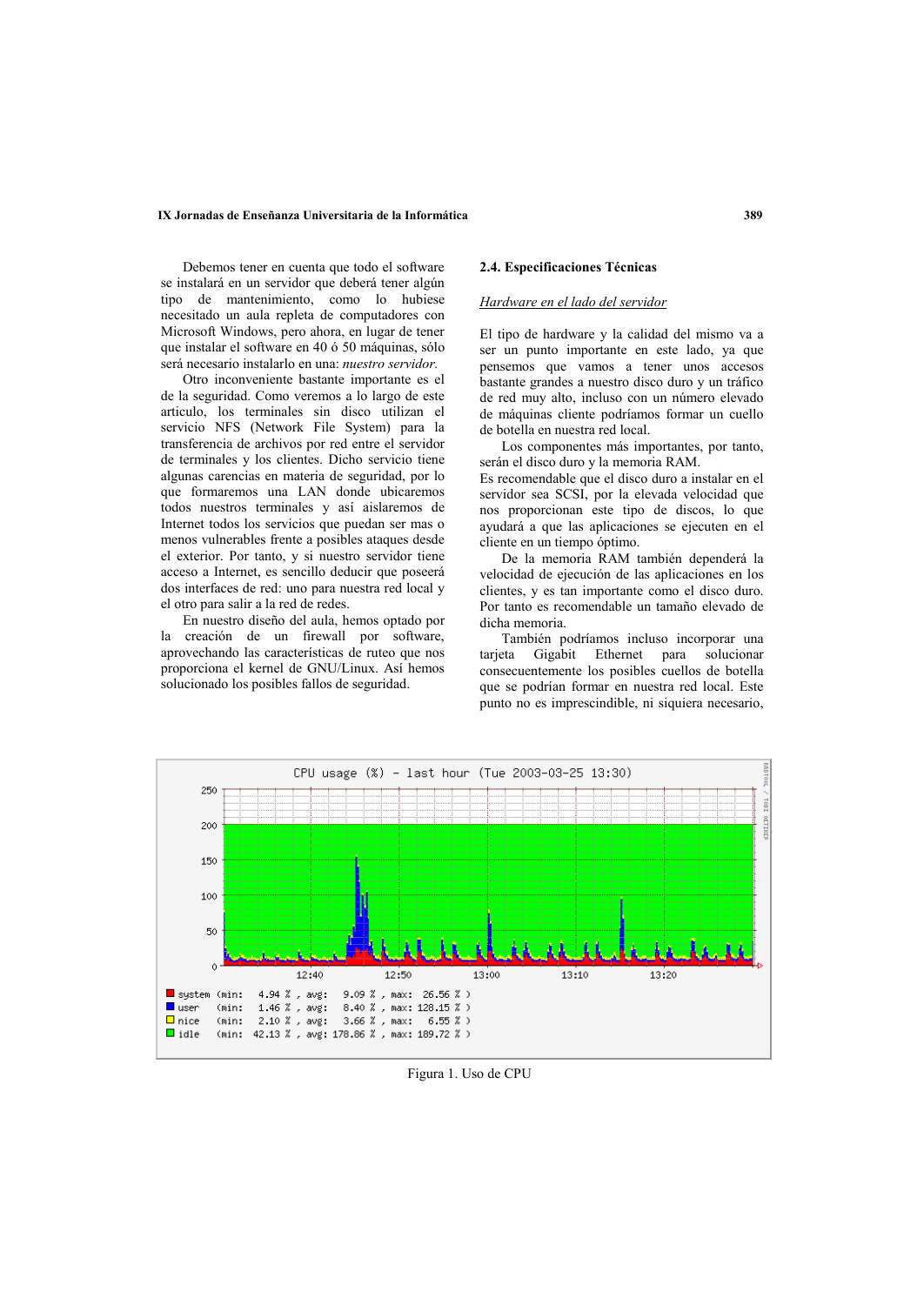

Figura 2. Carga del sistema

pero probablemente con un número muy elevado de clientes -en torno a 120- quizá se pueda producir un retardo en las conexiones debido a un pequeño cuello de botella en nuestra red.

### Hardware en el lado del cliente

Respecto a los clientes, lo que se pretende es reutilizar las piezas o los ordenadores completos, así que no hacen falta unos componentes sobredimensionados, o con un coste elevado. Ni que decir tiene, que no es necesario que porten disco duro, va que esto es la clave de este proyecto junto con la reutilización y ahorro.

Vamos a citar algunos ejemplos de configuraciones de clientes:

- Se han hecho pruebas con equipos i486 con 16MB de RAM, obteniendo resultados muy satisfactorios.
- Se ha trabajado con 100 estaciones de trabajo Pentium 166 con 32MB de RAM, destinadas a hoteles.

# Servicios que se utilizan

Este proyecto se basa en una serie de servicios puntuales para su correcto funcionamiento.

Se realizan una serie de pasos desde que se pulsa el botón de encendido de un terminal hasta que obtenemos una pantalla para hacer login. En relación a los servicios, caben destacar que:

- Es necesario hacer una petición DHCP o BOOTP desde un cliente al servidor para obtener una dirección IP a través de la MAC. Esta petición se realizará en BROADCAST. Por tanto, un servidor DHCP será necesario desde el lado de nuestro servidor, ya que este le proporciona a los clientes, además de la IP, la máscara de red local, el path del kernel para bajar y el path del sistema de archivos a montar.
- Nuestros clientes descargan el kernel del sistema operativo a través de TFTP (Trivial File Transfer Protocol) así que será necesario también, dotar a nuestro servidor con servicios de TFTP.
- Para montar nuestro sistema de archivos en la máquina cliente, será necesario utilizar un servidor NFS (Network File System), por tanto será otro de los servicios a tener en cuenta.
- Si nos vamos a basar en terminales X-Window, también será necesario instalar un servidor de X-Window remotas, a través de conexiones XDMCP.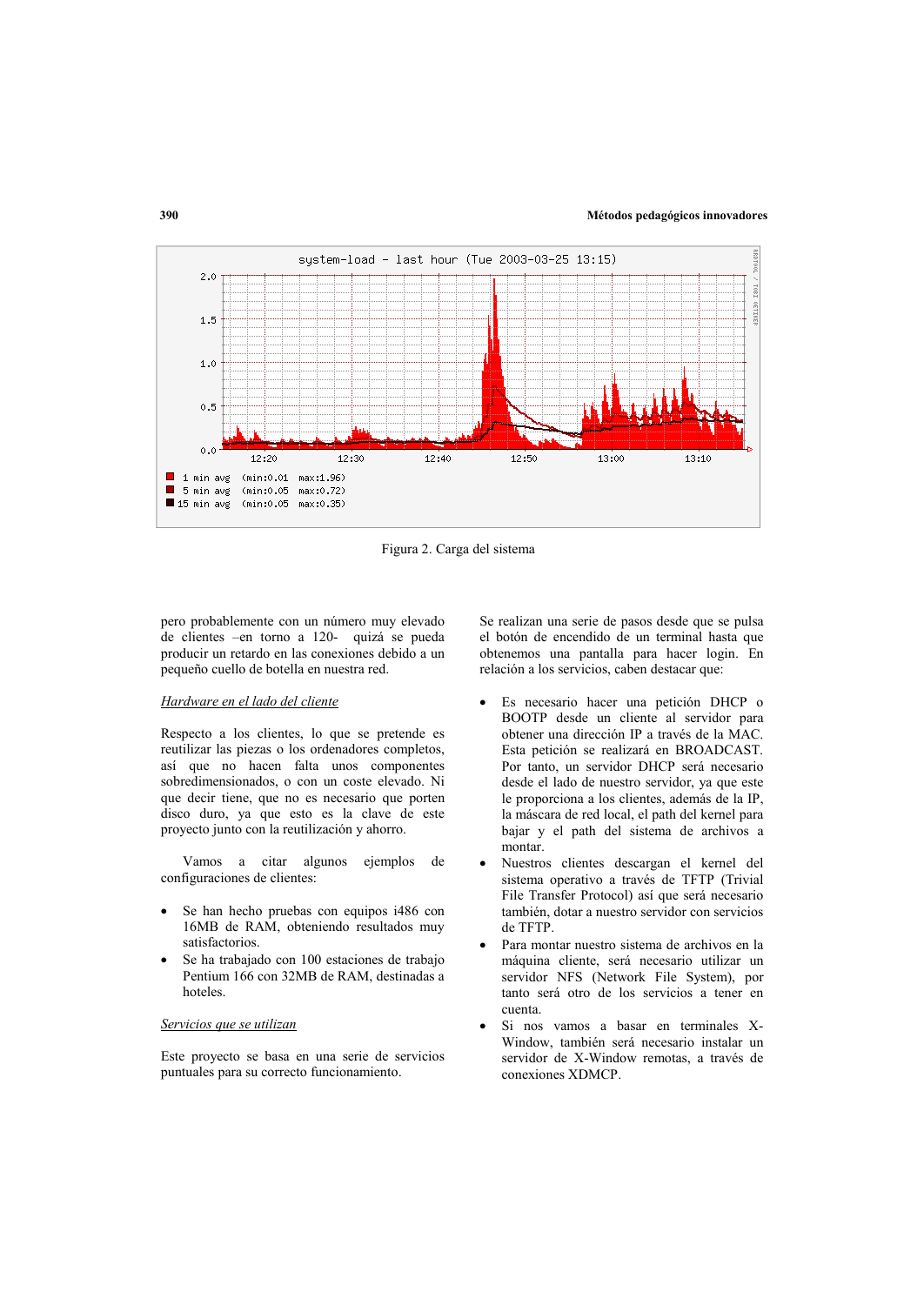### IX Jornadas de Enseñanza Universitaria de la Informática

### Tipos de terminales

Cabe destacar que se las estaciones de trabajo se pueden configurar de varias formas, atendiendo a nuestras necesidades.

Imaginemos, por ejemplo, que dedicaremos nuestros terminales exclusivamente a la programación en C, y que por lo tanto no será necesario desplegar un sistema X-Window. Tenemos pues una solución sin tener que usar X-Window que consiste en realizar conexiones en modo Telnet a nuestro servidor.

Ahora imaginemos que estamos utilizando los terminales para correr aplicaciones de diseño en CAD. Obviamente necesitaremos una infraestructura X-Window desplegada en nuestro cliente para tal fin.

Estas dos configuraciones serán las que podremos realizar con nuestros clientes, además de una tercera que será de depuración ante posibles fallos en la configuración de nuestro servidor o nuestros clientes.

#### Rendimiento del servidor

Durante nuestra extensa experiencia con terminales sin disco bajo GNU/Linux, hemos procurado siempre ofrecer garantías educativas, pero también hemos apostado por soluciones fiables, robustas y eficientes a nivel de laboratorios

Para conseguir este tipo de soluciones, previamente realizamos un exhaustivo estudio de nuestras ideas con el fin de lograr el máximo rendimiento y confianza, antes de nonerlas en marcha adaptándolas a nuestra docencia. Prueba de ello son las Figuras 1,2 y 3 que adjuntamos en este artículo, en las que reflejamos parte de un estudio del servidor a nivel de uso de CPU, de memoria y carga del sistema. En estas pruebas, concretamente, se ha probado el rendimiento del servidor durante el arranque de 20 terminales sin disco y la consiguiente validación de otros tantos usuarios en cada terminal.

En la Figura 1, podemos observar un pico de alrededor del 150% de uso de los dos procesadores a 800 MHz que tiene el servidor. Este pico esta provocado por la validación de los 20 usuarios instantáneamente en el sistema, lo que conlleva un uso muy grande de ambos procesadores, aunque podemos observar que nos resta un 50% libre. Vemos, también, que estos porcentajes se reducen a medida que los usuarios se validan y empiezan a trabajar con el sistema, obteniendo picos de uso de la CPU de alrededor



Figura 3. Consumo de memoria RAM